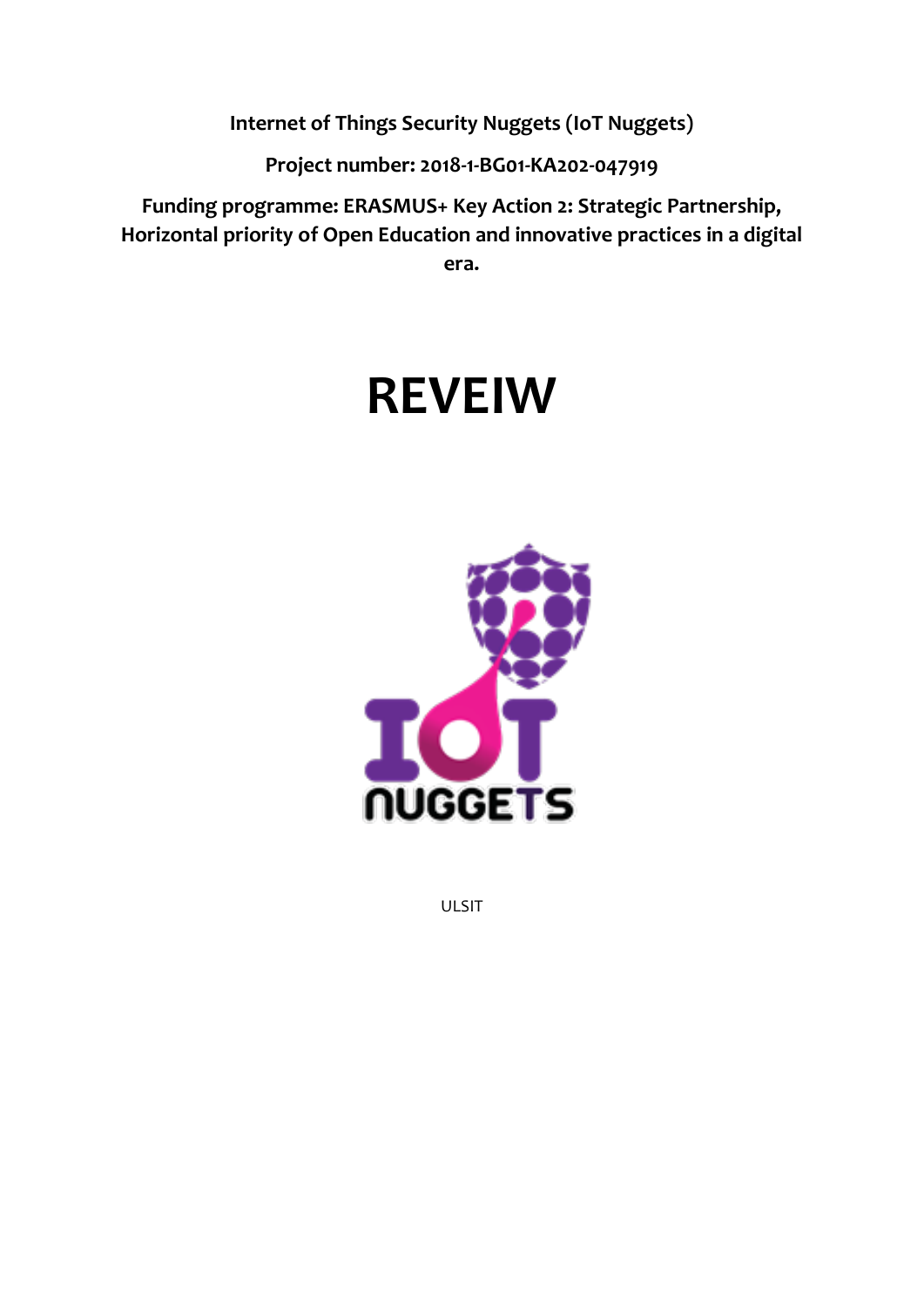

# **Contents**

<span id="page-1-0"></span>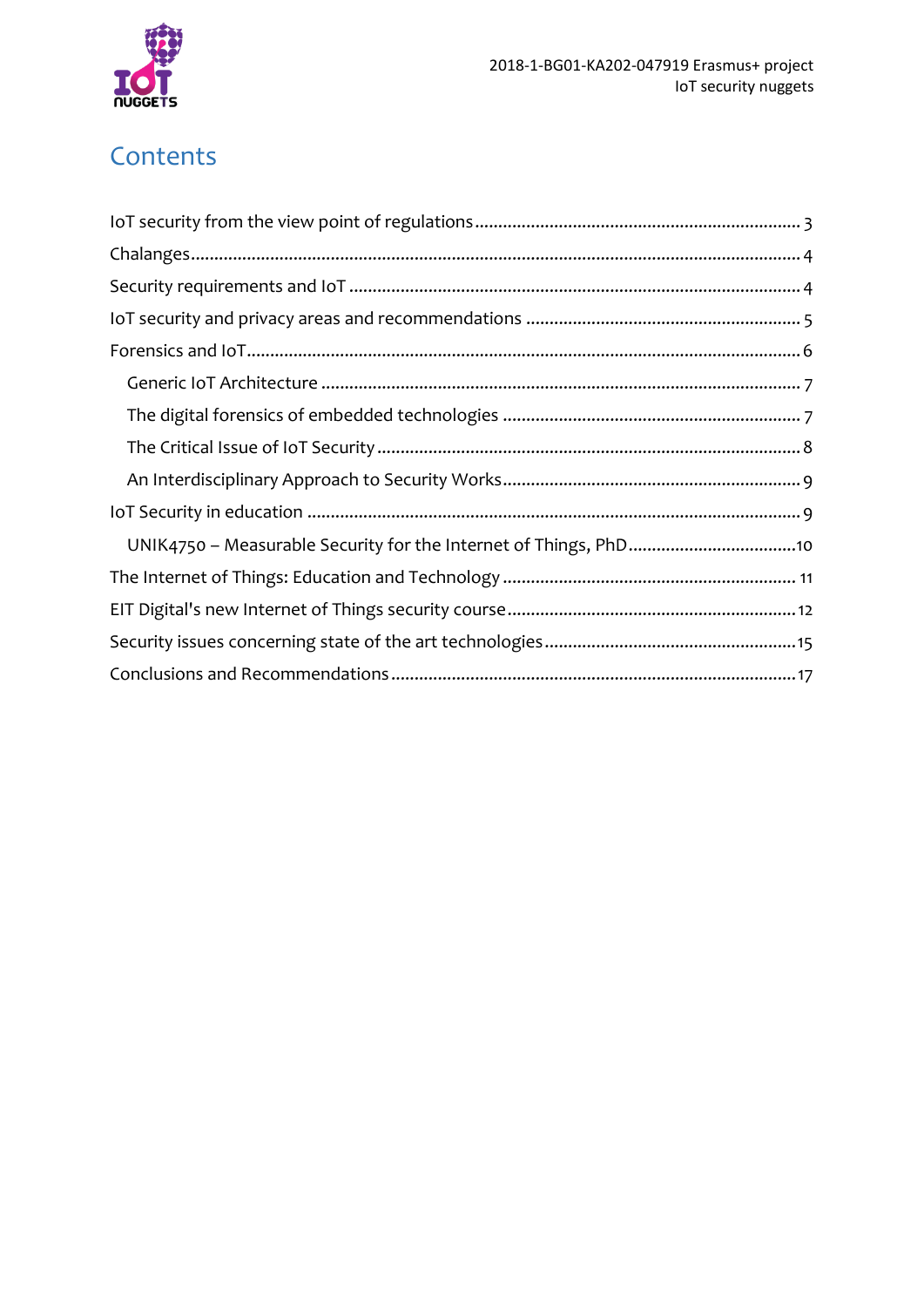

# IoT security from the view point of regulations

The IoT defies traditional classification and categorization and is still little understood. People have a hard time understanding the concept. To begin to manage IoT risk, institutional leaders must have some vocabulary for it. The IoT is still new, its effects are largely unknown and likely emergent, and its precedents and analogies are few. We need to surface some language and concepts so that it can be discussed [2]. Second, the other risks that the institution faces are still there: safety, liability, financial loss, reputation damage, technology challenges, business competition, and more remain.

As documented in "Baseline Security Recommendations for IoT in the context of Critical Information Infrastructures" Gap 2: Lack of awareness and knowledge There is a gap in relation to the increasing move towards connected and interdependent systems and devices as far as knowledge is concerned. In the interviews with IoT experts, differences in fundamental terminology were encountered, such as the difference between the concepts of safety and security. Security experts are more commonly familiar with "business IT" security, but not with IoT security.

There is an overall lack of awareness regarding the need of security in IoT devices. Even more worrisome is the lack of knowledge regarding the threats they are exposed to – most IoT consumers do not have a basic understanding of their IoT devices and the impact on their environment. This may result in the devices not being updated, with a subsequent breach of security.

Moreover, companies should train their employees in good security practices, recognising that technological expertise does not necessarily equate with security expertise. In general, there is a need to properly educate a new generation of consumers, developers, manufacturers, etc. about the use and the security risks posed by IoT, and how to be prepared. It is also necessary to train them in both safety and cyber security to increase awareness.

Many security incidents could be avoided if developers and manufacturers were aware of the risks they face on a daily basis, considering not only those affecting IoT devices but also those affecting the whole IoT environment. This is becoming a common need in order to raise awareness about current threats and risks and to provide knowledge on how to prevent, protect and act in case of a security incident [8].

The research within the project ... identified the following facts. Major world-imposed companies train the Internet security of things at different levels and certify the competencies of the students with tests and certificates. The universities shown in the table offer training with the content specified and award advanced training

The research within the project identified the situation with IoT security trainings in different countries and universities in relation with educational degree and the scope oand goals of trainings.

Major world-imposed companies train the Internet security of things at different levels and certify the competencies of the students with tests and certificates. The universities shown in the research offer training with the content specified and issue diplomas for training.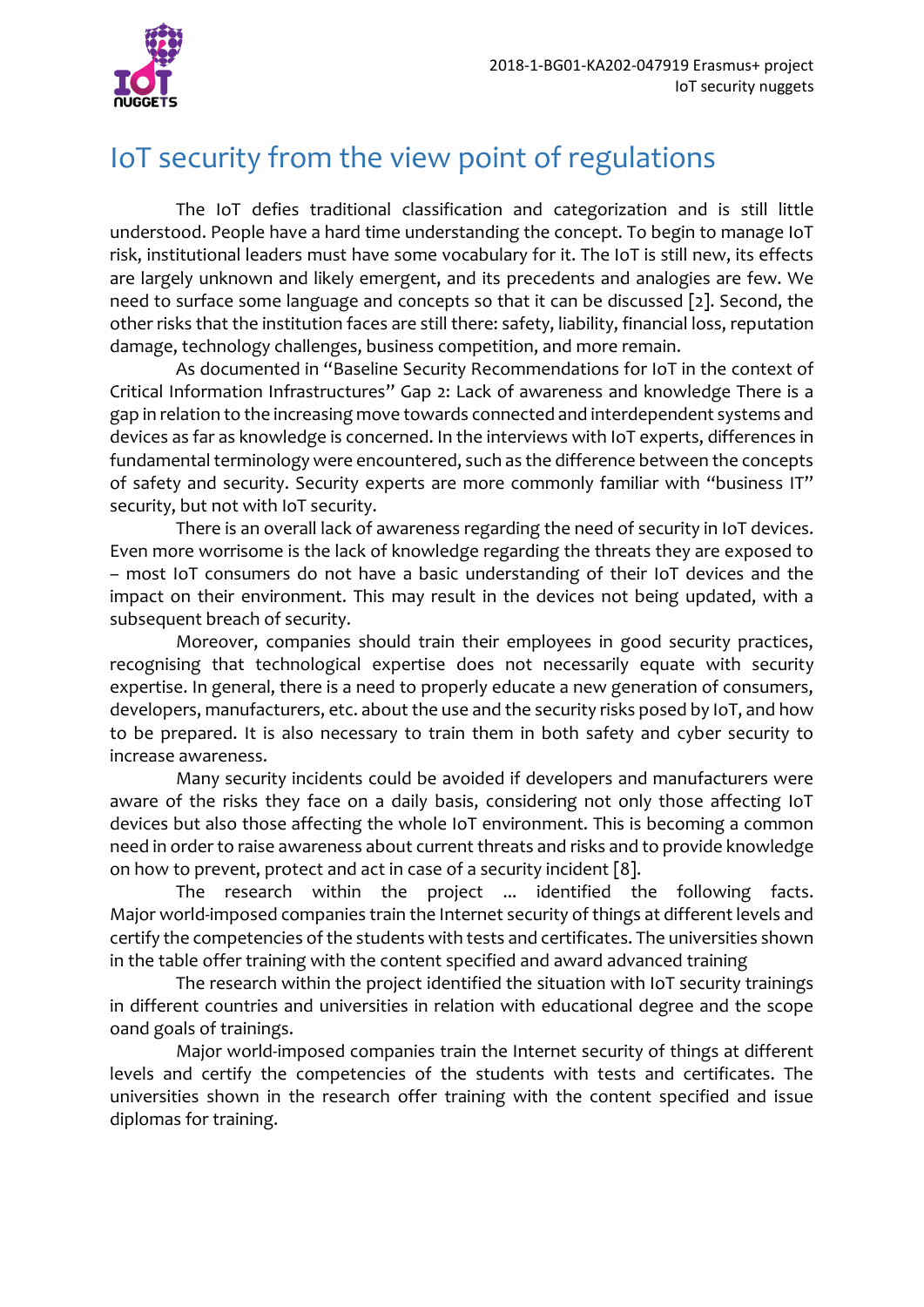

The study takes into account the three pillars of cybersecurity by most governing documents in Europe, namely the protection of information systems, change management and testing their safety and cyber forensics [10].

# <span id="page-3-0"></span>**Chalanges**

Securing IoT devices is challenging for a number of reasons. A rapidly increasing number of gadgets are being turned into smart devices and as manufacturers roll out new products more quickly, little priority is given to security. Eventually we could see almost every home device connected to the Internet, not necessarily with any consumer benefit but instead geared towards data collection, which is incredibly valuable for manufacturers. A lack of awareness among consumers and businesses is also a major obstacle to security, with the convenience and cost-saving benefits of IoT tech appearing to outweigh the potential risks.

Another challenge is securing not only the IoT devices but also the networks over which their data is transferred. In the past, businesses haven't always focused on building end-to-end security into the network. This is set to change as attitudes evolve, with 46 percent of organizations ranking 'securing IoT within the organization as a high priority for 2018, according to the [Hiscox Cyber Readiness Report](https://urldefense.proofpoint.com/v2/url?u=https-3A__www.hiscox.co.uk_sites_uk_files_documents_2018-2D02_Hiscox-5FCyber-5FReadiness-5FReport-5F2018-5FFINAL.PDF&d=DwMFAg&c=5oszCido4egZ9x-32Pvn-g&r=cYZ4mh4jPQP8Xn_9ANV2HFVpN3BKBoNJvfY9PyyBgW8&m=FzfcQsOOa1kIhs29Gh6YxWfxx3OArlUJnXOb4eIsLqE&s=xnLZ9sfk_wDIGIaQS4_jlMNg-TZ_E5Ar5UrjmBWTBmM&e=) [3].

# <span id="page-3-1"></span>Security requirements and IoT

This document maps the Code of Practice for Consumer IoT Security against published standards, recommendations and guidance on IoT security and privacy from around the world. Around 100 documents were reviewed from nearly 50 organisations. Whilst not exhaustive, it represents one of the largest collections of guidance available to date in this area.

The scope of applicability This Code of Practice applies to consumer IoT products that are connected to the internet or home network and associated services. A nonexhaustive list of examples includes: • Connected children's toys and baby monitors, • Connected safety-relevant products such as smoke detectors and door locks, • Smart cameras, TVs and speakers, • Wearable health trackers, • Connected home automation and alarm systems, • Connected appliances (e.g. washing machines, fridges), • Smart home assistants. 'Associated services' are here considered as the digital services that are linked to IoT devices, for example mobile applications, cloud computing storage and third party Application Programming Interfaces (APIs) to services such as messaging [9] .

The purpose of the mapping is to serve as a reference and tool for users of the Code of Practice. Manufacturers and other organisations are already implementing a range of standards, recommendations and guidance and will seek to understand the relationship between the Code of Practice and existing material from industry and other interested parties. The mapping makes that exercise easier and, therefore, implementation of the Code of Practice more straightforward.

The mapping represents a snapshot in time. Security guidance across the IoT is rapidly evolving. Whilst gathering the information, it was observed that some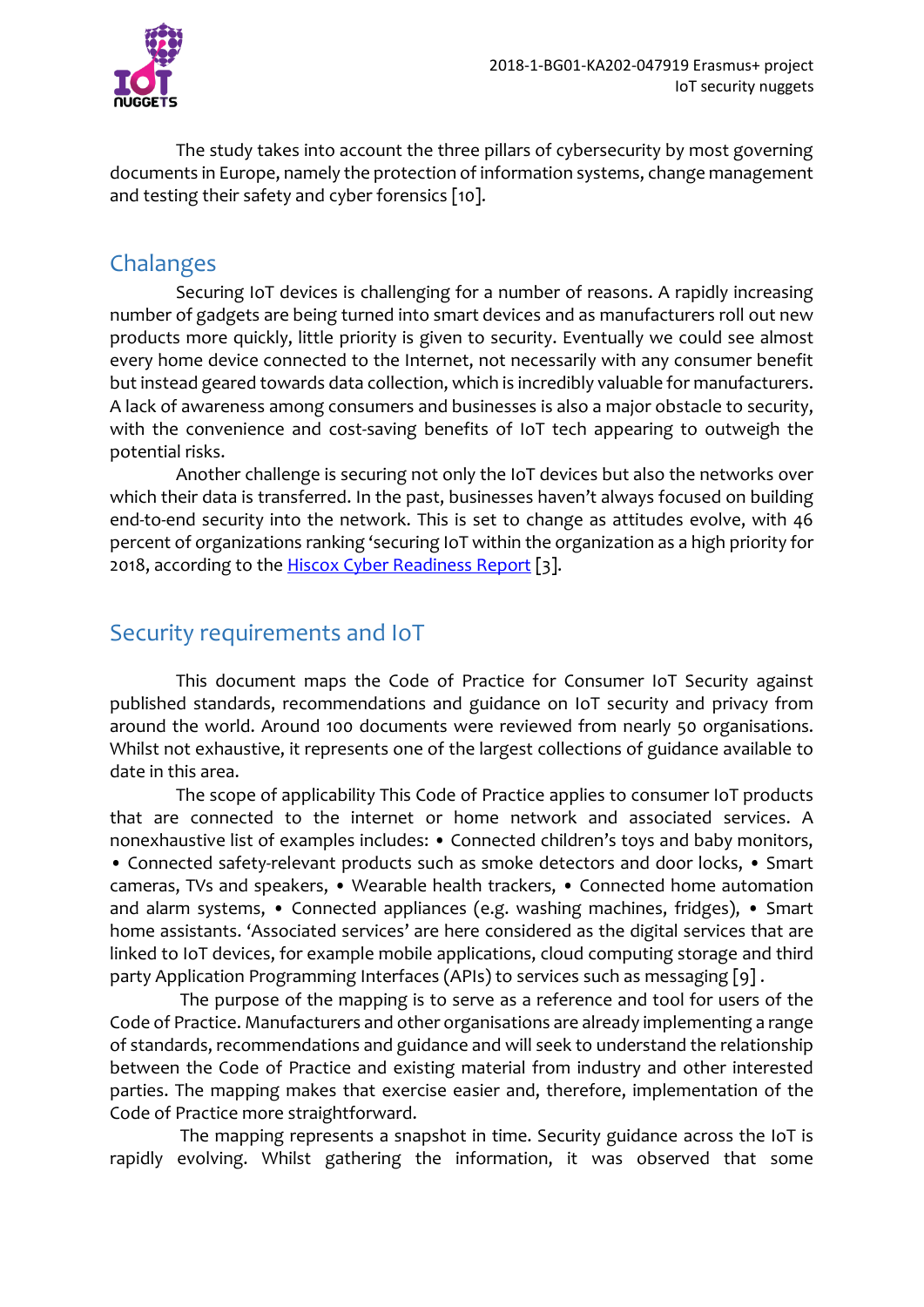

organisations have merged and others are developing their work further, issuing updated versions regularly.

The intention was not to map the entire global technical standards and recommendations space. The mapping was limited in scope to the documentation that claims to be IoT security and privacy related. This means that the mapping does not include those standards and regulations which might be classified as foundational or which underpin the IoT standards, such as the General Data Protection Regulation (GDPR). Also, due to the variance in styles between recommendations, functional equivalence is not possible and so the mappings should be read as indicative only [7].

## <span id="page-4-0"></span>IoT security and privacy areas and recommendations

The Internet of Things is an element of the cyber physical world that creates many new challenges to security and privacy. These are due to the nature of the Internet of Things, which is characterized by architectural synergy between new telecom services, cloud services and mobile devices, interoperability with the existing Internet. Different threat actors can attack IoT systems at different points in their architecture or organizational decisions. The protection from these attacks is a matter of prophylactic investigation of the security problems and weaknesses in it.In the project we outline four security and privacy areas:

• Authentication and physical threats: highly distributed deployments of a large number of IoT devices, such as RFID tags and wireless sensors,will generally be deployed in public areas without any protection, which makes the devices difficult to manage and vulnerable to physical attacks. For example, an illegitimate sensor may register itself claiming that it is at one location while it is actually at a different location. Or a sensor installed in a room monitoring the room temperature is moved to another room by a malicious person. This introduces the challenge of authenticating IoT devices, which involves recognizing the device and verifying its association with a correct topological address.

• Integrity: the unattended environment for IoT devices also makes data integrity a concern. Once deployed, most of these devices will operate in a self-supported manner. As with very limited maintenance or even no maintenance, tampering data is a much easier task than in a supervised wired network. Further, as a result of a natural loss of calibration or a deliberate perturbation of the measurement environment by an attacker, the data collected by IoT devices is quite likely to have low quality and might be corrupted at the environmental level. In short, IoT data may be noisy and easy to spoof and forge.

• Confidentiality: the communication method between devices and the gateway is primarily wireless, which results in confidentiality risks. For example, eavesdropping is a major concern in wireless networks. Unfortunately, unlike many other wireless environments, such as cellular and Wi-Fi networks, it is difficult for IoT networks to provide confidentiality for data transmission due to the resource-constrained nature of low-end devices, which are a large fraction of IoT devices [30]. Different from typical devices in traditional wired and wireless networks, such as smartphones, tablets, PCs and routers, most of the devices in future IoT networks are active sensors or passive RFID tags, which have very limited resources and capabilities. Constraints on power, computational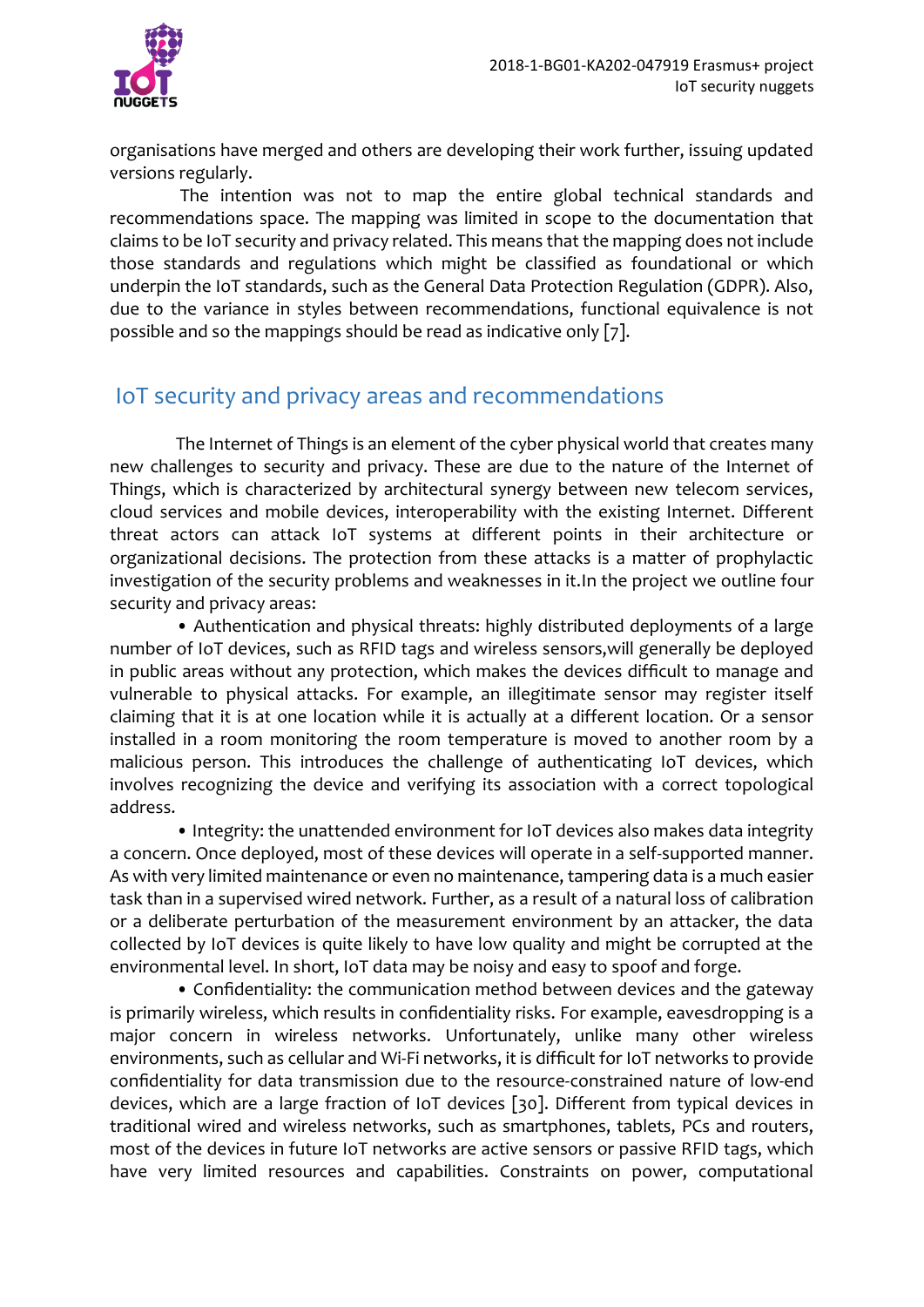

capability, storage and other aspects of an IoT device introduce a high barrier for it to perform the necessary operations to achieve data confidentiality, such as through encryption and key management.

• Privacy: as an existing public concern for monitoring and interacting with the real world, the consequence of information leakage in local IoT networks becomes exacerbated when integrated into the global Internet. By connecting real world objects and information through the Internet, data may become accessible to various organizations and domains across the Internet, instead of only being revealed to a small group, which makes it more likely to be exposed to sophisticated malicious parties and therefore increases the probability of being exploited and attacked.

Conventional security and privacy techniques are not necessarily appropriate for the IoT due to the special characteristics of the IoT. The attractive prospect of IoT applications, as well as the strong needs of increasing public confidence about security and privacy issues, requires new and comprehensive solutions to not only protect local IoT devices but also the broader Internet aspect of the IoT. In the following sections, we will examine the problems aforementioned and explore security and privacy techniques to support the IoT infrastructure based on the MobilityFirst network, one of the representatives of future Internet architectures.

## <span id="page-5-0"></span>Forensics and IoT

Protection and IoT

The implementation of the Internet of Things will result in the connection of tens of billions of wireless devices to the Internet. These devices will form an intelligent substrate pervading all aspects of life. From intelligent home control to advanced city management systems, devices will sense their environment as well as interconnect and communicate with each other to form intelligent smart spaces. Individually and collectively, these devices produce and consume large amounts of personally sensitive data. Japanese Government to Hack Home IOT Devices **(January 25 & 27, 2019)**

A recently-passed amendment to a Japanese law will allow the government in that country to access people's Internet of Things (IoT) devices to conduct a survey of unsecure IoT devices. The amendment allows employees of Japan's National Institute of Information and Communications Technology (NICT) to access people's devices using default passwords and password dictionaries and create a list of unsecure devices, which will be shared with authorities who can then alert consumers. The project is part of an effort to bolster cybersecurity prior to the 2020 Summer Olympic Games in Tokyo.

[\[Pescatore\]](https://www.sans.org/newsletters/newsbites/editorial-board#john-pescatore)

The way this is described makes it sound like the Japanese government is assuming that a major problem is users not configuring "things" correctly, vs. the "things" being built and sold without considering a due diligence level of security. This is kind of like testing the sandwich I bought at a fast food place and telling \*me\* it has e-coli vs. fining the restaurant that never put the mayonnaise in the refrigerator.

[\[Ullrich\]](https://www.sans.org/newsletters/newsbites/editorial-board#johannes-ullrich) This survey goes a step beyond what search engines like Shodan will do. The scan will actually try to log in to the devices. Currently, a device connected to the Internet will constantly be scanned for services like Telnet and SSH, and common username and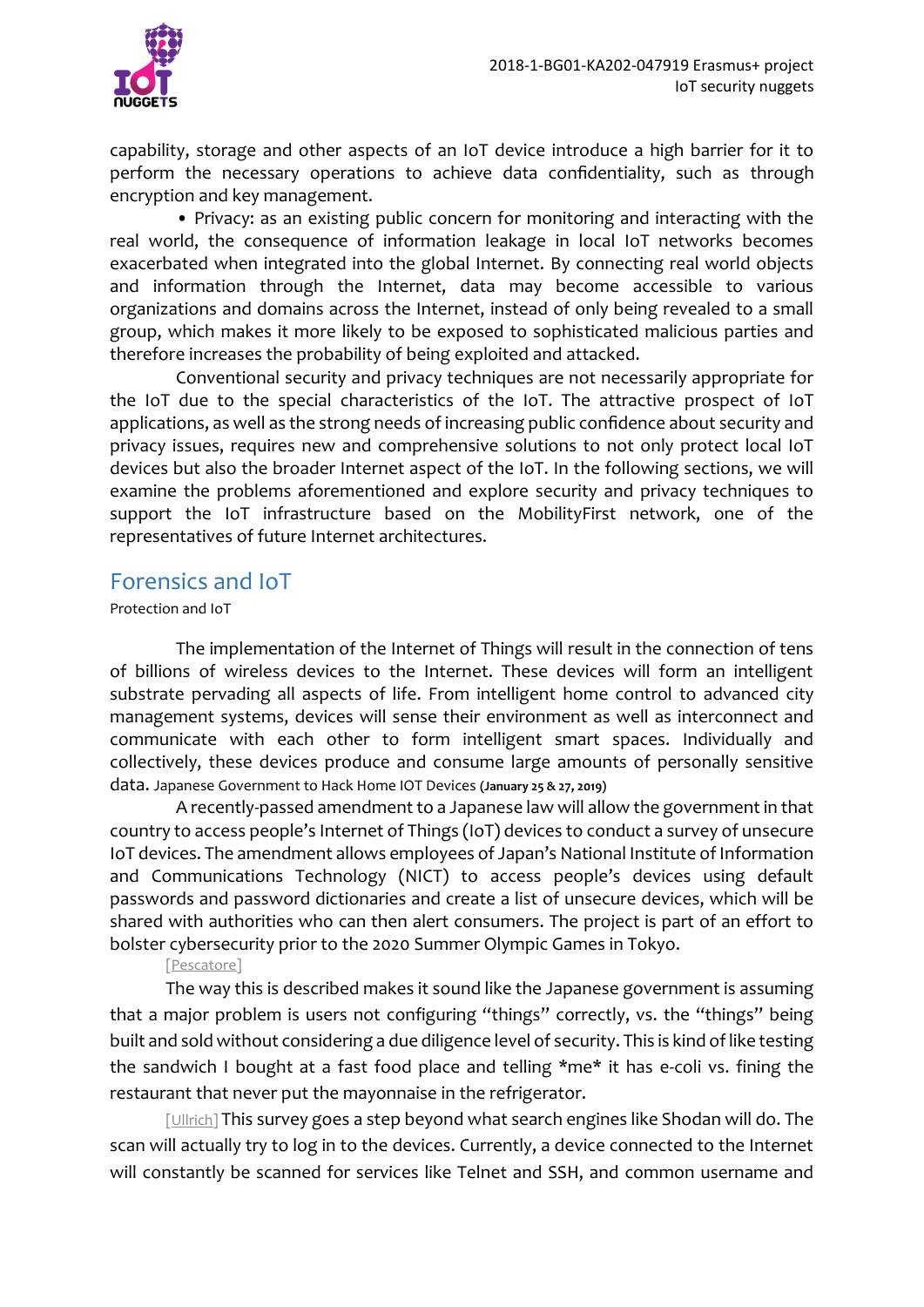

passwords will be attempted. It is highly unlikely that this government-authorized scan will cause any damage that these unauthorized scans haven't already caused. Owners of vulnerable devices will be notified and asked to improve their security. I find this an interesting experiment and hope it will help remove some of the problem devices.

**Read more in: - [www.zdnet.com](http://www.zdnet.com/article/japanese-government-plans-to-hack-into-citizens-iot-devices/)**: Japanese government plans to hack into citizens' IoT devices

**- [www3.nhk.or.jp](http://www3.nhk.or.jp/nhkworld/en/news/20190125_44/)**: Govt. to access home devices in security su

#### <span id="page-6-0"></span>Generic IoT Architecture

Internet-of-Things architecture can be conveniently viewed as an abstraction of several hierarchical layers. Three key layers in the abstraction are the application layer, the network layer, and the perception layer [4].

Many IoT objects have appeared a long time before the concept itself, but they did not have a global dimension, they were not included in the so-called "hyperconnected world". In this category, we mention: connecting IP-based networks, Cloud Computing and Data Analytics. Another IoT characteristic refers to the communications models described by the Internet Architecture Board: The Device-to-Device communication model represents two or more devices that directly connect and communicate between one another, or through an intermediary application server, over many types of networks, including IP networks or the Internet. The Device-to-Cloud communication model starts from the idea that the devices connect directly to an Internet Cloud service. The Device-to-Gateway model means that an intermediary between the Internet device and the Cloud Computing services, consisting of a software application operating on a local gateway device and providing several functionalities (such as data and protocol translation) and security. The Back-end-Data-sharing model presents a communication architecture that enables users to analyse and export data objects from a Cloud service in combination with data from other sources [14]

The for is complicated because of architecture

Chalanges [5]  $[13]$ 

#### <span id="page-6-1"></span>The digital forensics of embedded technologies

Iot security and forensics [13]

Internet of Things, wearables, drones, 3D printers even emerging medical devices have a common overlooked thread – all of these new technologies are making use of embedded technologies in their product designs. The concept of connecting devices to the internet by adding network capability is simply an expansion of the embedded technology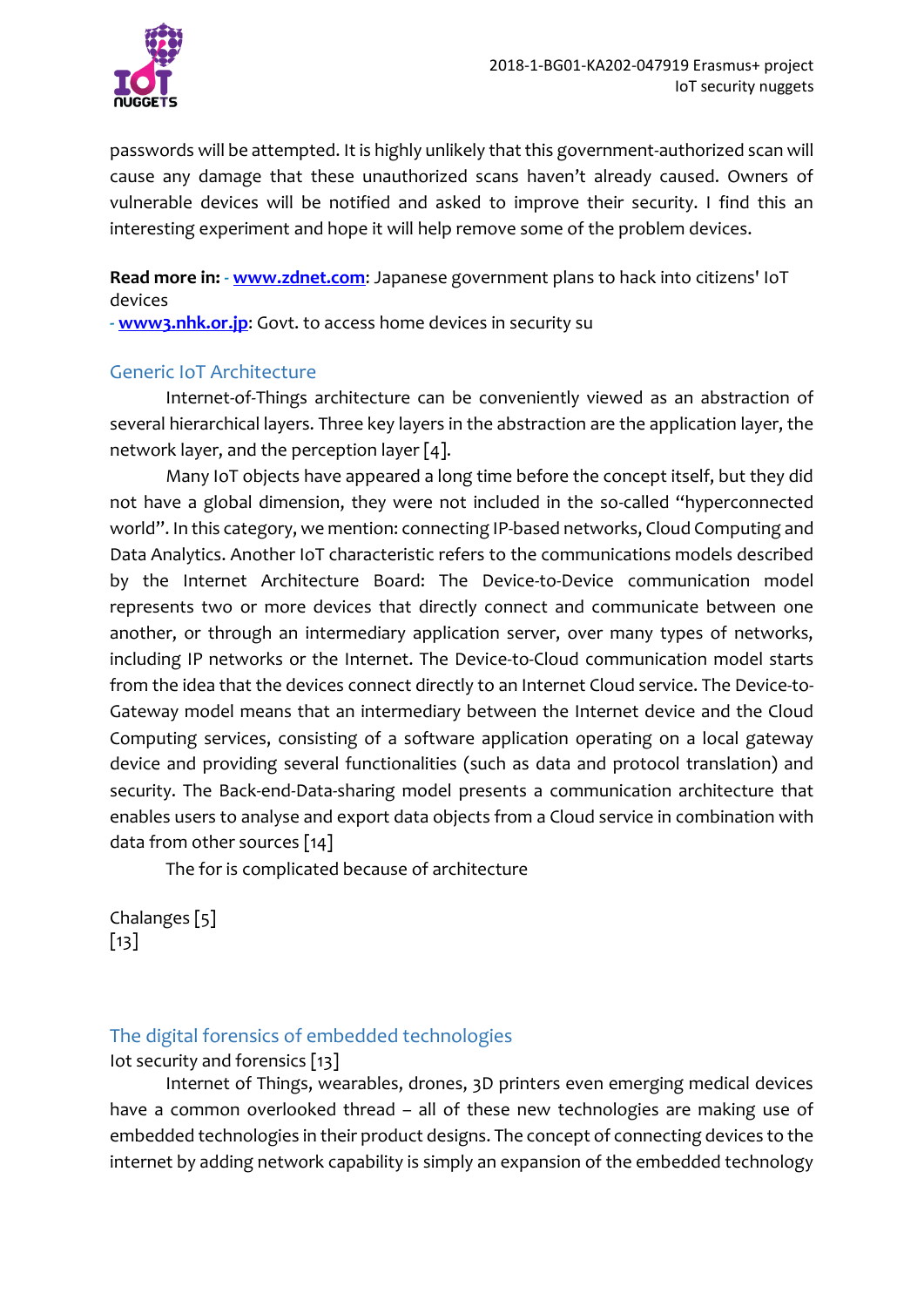

platforms that have existed for quite some time.With the rapid growth and expansion of these new network connect technology platforms, one area of science is struggling to keep pace. Digital forensics is the branch of forensic science concerned with the recovery and investigation of data found on digital devices. As these new and updated platforms based on embedded technologies emerge, the industry and practitioners struggle to develop the tools and procedures to keep pace with the technology.

Embedded technologies are electronics or computing systems with specific functions that may exist as part of a larger platform. An embedded technolo gy design includes some or all of the following components: a PCB (printed circuit board), microcontroller, RAM, flash memory, and networking capabilities (e.g. Bluetooth, WiFi, GSM). In the case of modern embedded technologies designs, the larger Platform may include other wireless connected devices and centralized storage systems (e.g. wearable device connected to smartphone, synchronizing to the cloud).

The Internet - enabled refrigerators and kitchen appliances are great examples of a new embedded technology device which is not a full computer in the traditional form factor we have grown ccustomed to, yet the devices enough technology inside for it to talk to a network, receive commands and send statuses. When you call your investigation team to ask them was this internet - enabled refrigerator the source of infection on your network, they will likely look with blank stares as they try to figure out how to get started examining the device. Is there data with evidentiary value within these new technology devices? Does it exist on the device or across a network connection retrieving and storing the information[17]?

#### <span id="page-7-0"></span>The Critical Issue of IoT Security

Autonomous IoT devices are usually small, inexpensive and don't have much computing power. That also means they have little capability to protect themselves from being hacked.

Here are a few reasons why we need solid research on how to provide [security solutions](https://edtechmagazine.com/higher/article/2018/05/security-spending-on-internet-of-things-hits-new-high)  [for IoT:](https://edtechmagazine.com/higher/article/2018/05/security-spending-on-internet-of-things-hits-new-high)

 Almost every IoT system is cloud-based. Even if most cloud-based applications are secure, the cloud is another point of entry that could be a security risk.

We don't completely trust IoT devices or systems. For example, if we're riding in a futuristic self-driving car, how do we know that car hasn't been compromised in some way?

 Imagine that your house is an IoT device. Things go in and out through windows and doors, but squirrels find a hole in the attic and get in via a path you didn't intend. This happens in computing, and can happen to IoT devices. We don't yet know all the side channels that can be used for attacks.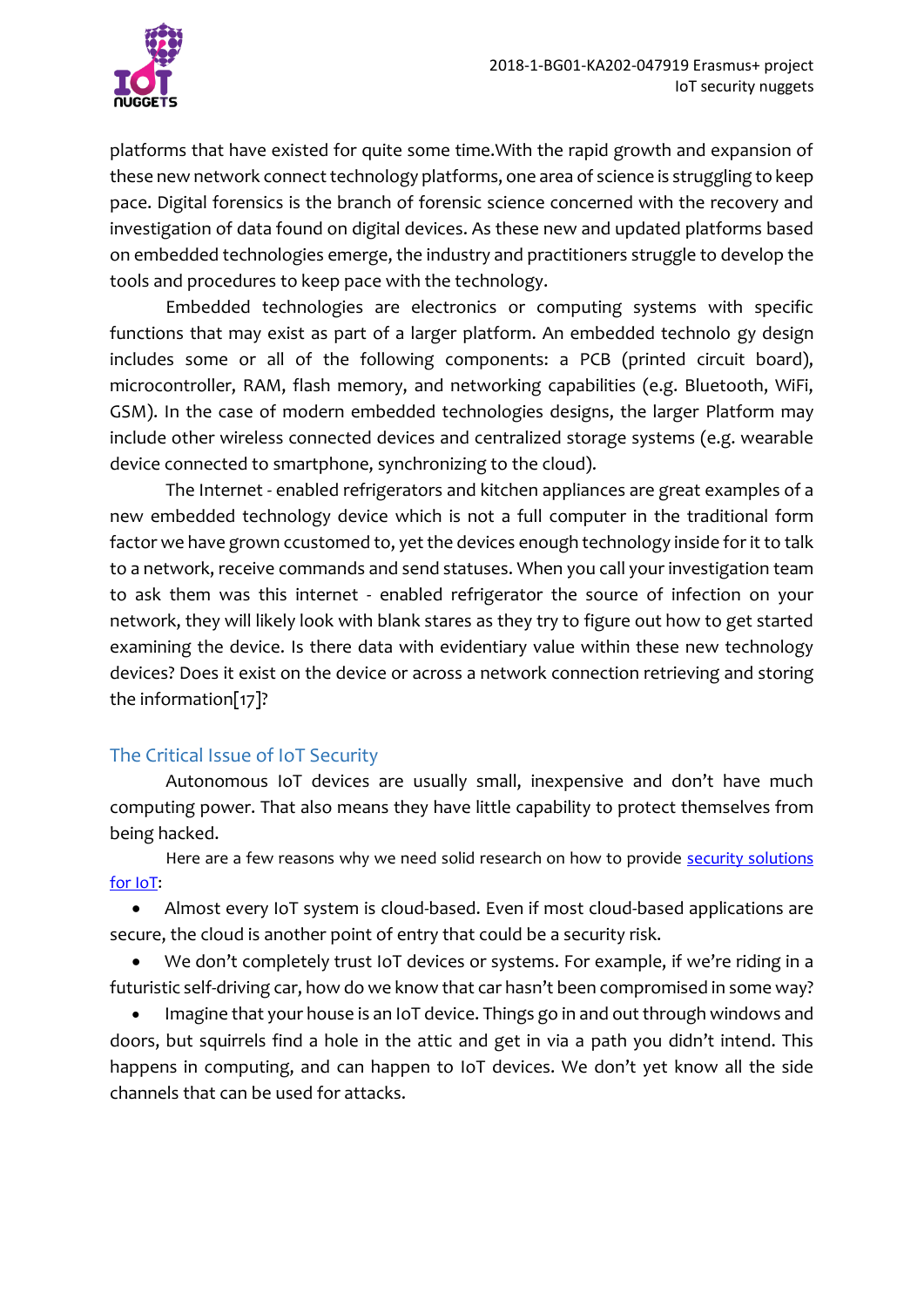

#### <span id="page-8-0"></span>An Interdisciplinary Approach to Security Works

Although IoT security may seem like an IT-only problem, it helps to think about it from nontraditional perspectives. For instance, consider the concept of resilience. **Most computer networks** aren't particularly resilient. Removing a small piece of software can bring a whole network down [1]. This can be for example time protocol demon [18].

IoT initiatives into real-world urban applications "seeks to bring an interdisciplinary approach to enable a Smart City to be more connected and sustainable by combining methods from computer science, the social sciences, interaction design, and architecture in order to improve how cities are managed and maintained and enhance citizen well-being  $[12]$ .

## <span id="page-8-1"></span>IoT Security in education

Education is also key and makers of IoT devices, ISPs and the government must play a vital role in boosting awareness of IoT security among consumers and businesses. At a government level, it may also be necessary to provide education to boost the digital literacy of policymakers. More regulation and standardization is needed to ensure that IoT devices adhere to a certain level of security, while manufacturers must develop clear privacy policies for their IoT devices and ensure that consumers know how to adjust the security settings. Even simple steps such as not setting default passcodes as "0000" or "1234" could help keep devices more secure in the future.

While security has too often taken a back seat in the development of IoT technology, manufacturers must begin to build protection into their devices. Network providers can also help address the IoT security threat by creating end-to-end infrastructure that meets industry-wide standards. Providers that offer a secure network will have a competitive advantage in the long run [3].

#### **IEEE Guide to the Internet of Things Course Program**

New online course program from IEEE covering industry applications for the Internet of Things, along with challenges and future opportunities. Includes topics such as IoT software, limitations of wireless technology, reference architecture and use cases.

Course Titles Include: What is the Internet of Things? IoT Software: Fundamental Concepts and State of the Art Exploring IoT Industry Applications The Evolution of Internet of Things for Healthcare Limitations of Wireless Technology for Healthcare IoT Paving the Way for Future IoT Applications in Healthcare Reference Architecture and Use Cases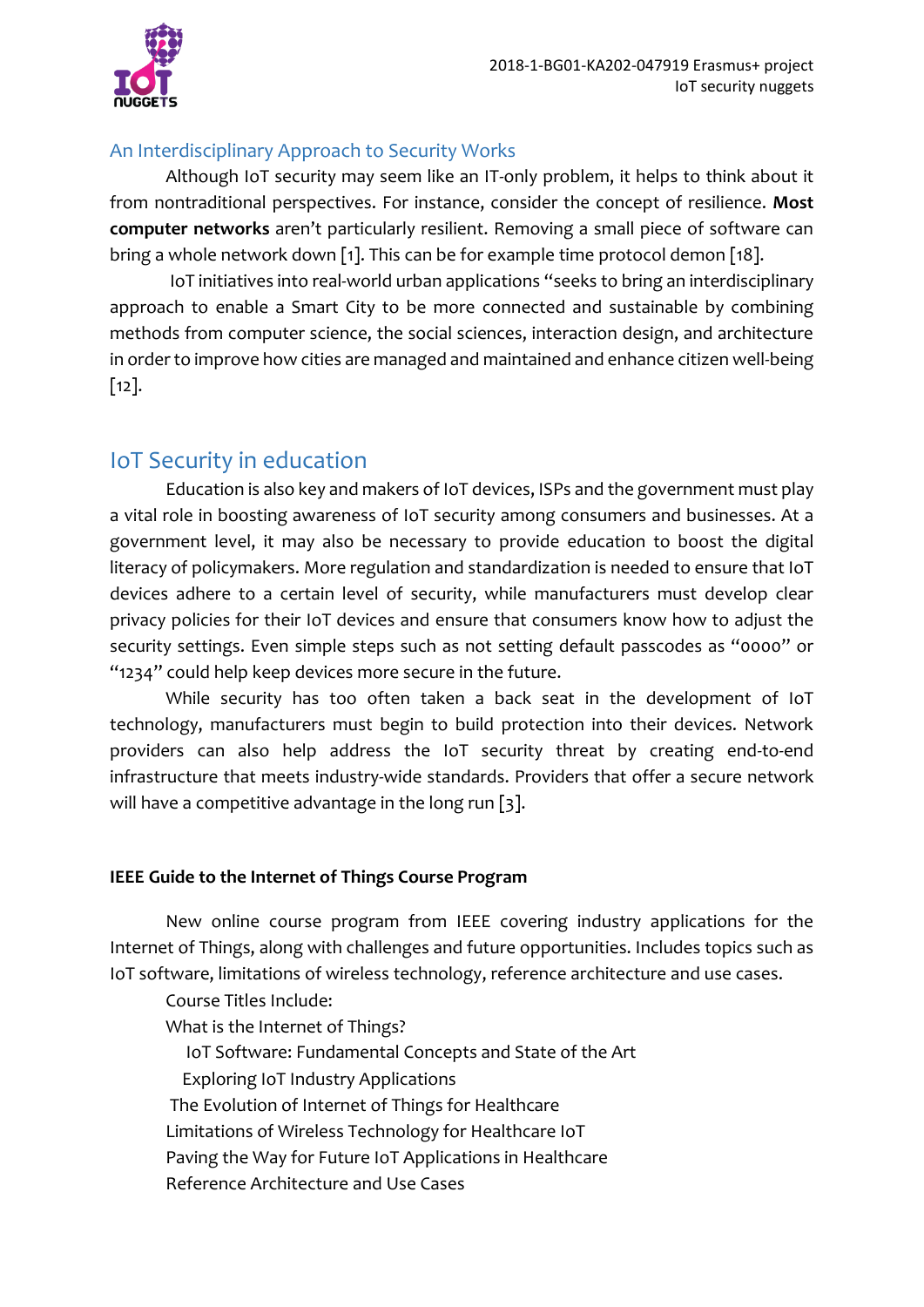

Social Internet of Things The Emerging Paradigm of the Social Internet of Things Existing Platforms

In two short years, there could be nearly [30 billion](https://www.business.att.com/content/article/IoT-worldwide_regional_2014-2020-forecast.pdf) autonomous [Internet of Things devices](https://edtechmagazine.com/higher/article/2018/06/4-innovative-internet-things-applications-horizon) on our networks. Unlike computers and smartphones, these sensors, appliances, controllers and other devices talk to each other **without requiring human interaction**.

All of this new technology presents a major security risk. Recently, at the University of [Kansas,](https://ku.edu/) we won a research grant from the [National Security Agency](https://www.nsa.gov/) to study how we can make IoT devices safer from cyberattacks.

We put together a multidisciplinary team of computer scientists, electrical and computer engineers, psychologists, sociologists and philosophers to provide unique perspectives and find solutions to the problem.





Count of Type of the case

Count of Type of the case

#### <span id="page-9-0"></span>UNIK4750 – Measurable Security for the Internet of Things, PhD

**Course content.** The course provides a methodology for measurable security, privacy, and dependability of industrial systems. Based on e.g. a smart grid example we will establish and develop the methodology to perform a multi-metrics analysis from components to sub-systems to systems. The course will allow you to compare securityrelated application goals with the results from the system analysis.

**Learning outcome.** After completing the course you will be able to: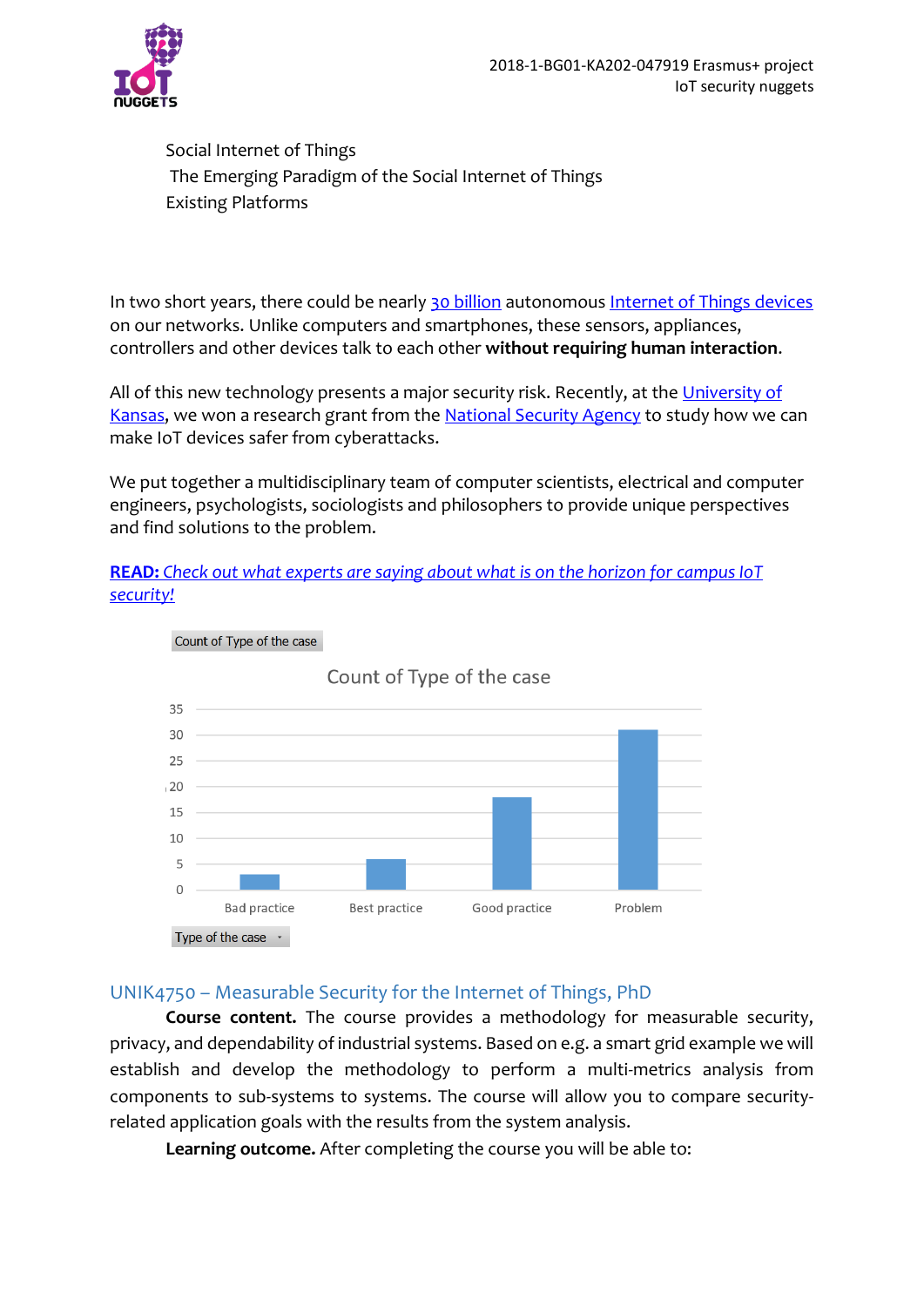

 Describe application-driven security and establish challenges of sensor-driven systems;

- Provide industrial examples, e.g. Smart Grid and automatic meter readings;
- Establish application-driven security goals as well as the semantics of your system;

 Generate matrices to describe the security impact of components and sub-systems, and perform a multi-metrics analysis to establish the system security;

Analyze application goal versus system security and suggest improvements.

# <span id="page-10-0"></span>The Internet of Things: Education and Technology

While these concerns are significant, they do not, however, seem to dampen enthusiasm for the IoT. This confidence – or at the very least lack of care – can be due to the complexities with how consumers and citizens view the relationships between information, technology, trust, privacy and power. We are at once increasingly sceptical and more liberal with our expectations of privacy.

Indeed, particularly since the 9/11 terror attacks in 2001 there has been a widespread shift in the expectations of citizens in the US, and increasingly Europe, Australia and New Zealand, that personal freedoms must be curtailed to safeguard against terrorism. For example, the implementation of the Patriot Act in the US (with Patriot standing for Providing Appropriate Tools Required to Intercept and Obstruct Terrorism) in the aftermath of these attacks integrated a number of incursions and sweeping changes into personal privacy, including the ability of law enforcement agencies to search an individual's home without notice and without informing that individual (Rubel, 2007). This 'status quo' in privacy went unchecked and unconsidered for a number of years.

However, in 2013 Edward Snowdon's leaks involving the National Security Agency (NSA) and PRISM – the code name for the NSA body which collects internet -based communications and carries out covert surveillance against American citizens – offered a correction in public attitudes towards privacy. Nevertheless, with ongoing violence, particularly in Europe, involving Islamic State, the need to 'empower' police and antiterrorist organisations remains a powerful trope in the public imagination.

Furthermore, the role of social media has blurred expectations of privacy – users of Facebook for example utilise the platform to share personal information to both friends and strangers despite its long history of poor privacy protections. In 2005 users' passwords were being sent across the web without encryption. According to Debatin, Lovejoy, Horn, & Hughes (2009):Even the most lauded privacy feature of Facebook, the ability to restrict one's profile to be viewed by friends only, failed for the first 3 years of its existence: Information posted on restricted profiles showed up in searches unless a user chose to optout his or her profile from searches. This glitch was fixed in late June 2007, but only after a technology blogger made the loophole public and contacted Facebook.

However, despite this, Facebook has often only made adjustments or introduced protocols when users have outraged en masse. Therefore, with governments seemingly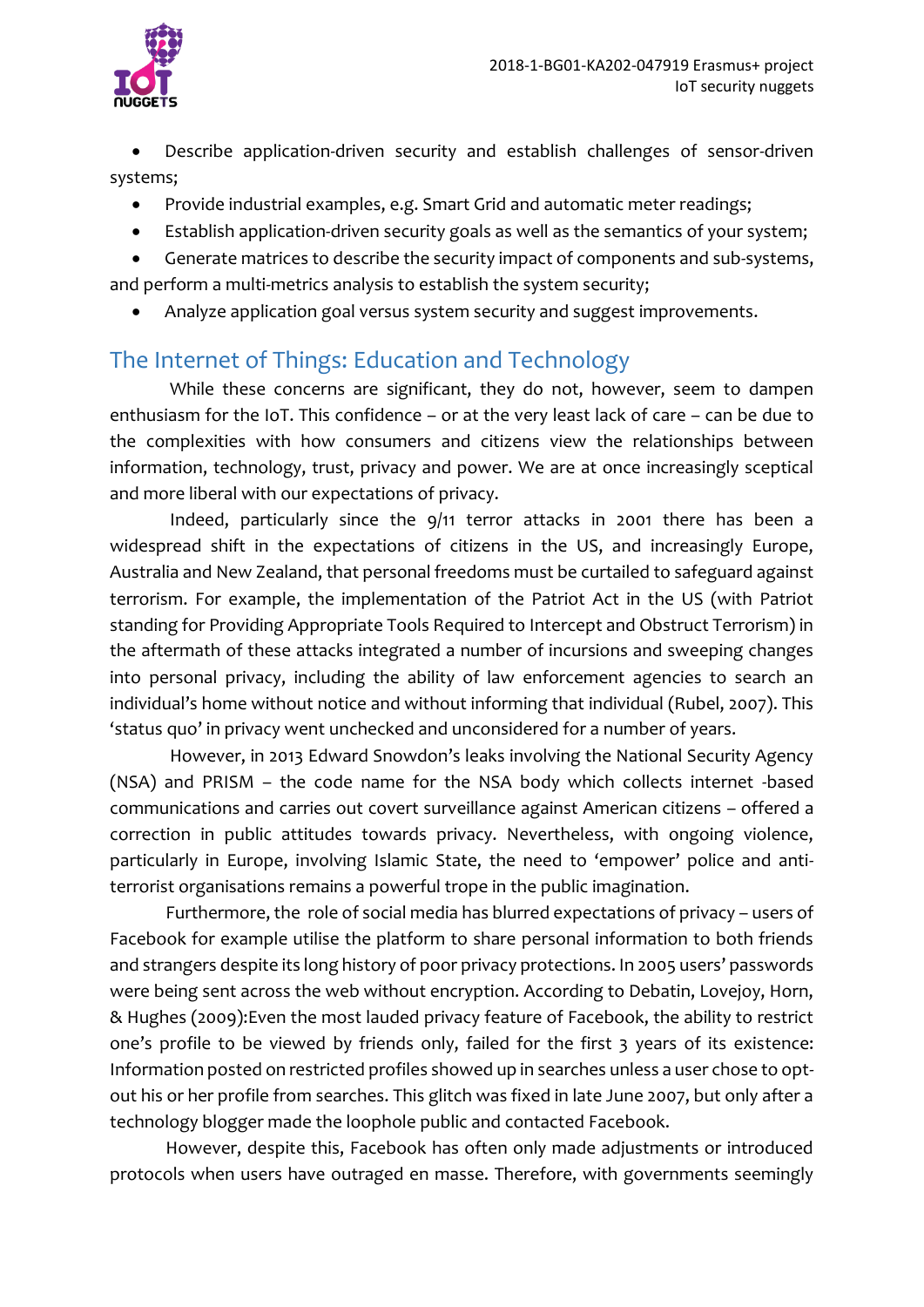

regularly invading the privacy of citizens, and with corporate capitalism insinuating itself as the dominant means by which we relate to each other and world, people now seem to be more willing to put their faith in corporations to protect their privacy. The attractions of the IoT – the interaction with real-time data and delivery of information, contextually aware systems meeting spoken and unspoken demands, personalisation of environments and control over micro-experiences – offers up privacy as the terrain upon which a struggle over self and security take place. Indeed, the IoT is positioned in the space where the circulation of personal information is required for the system to effectively operate – the desire to have personal information known, tracked, logged and interpreted is the core trope of the IoT.

Ensuring that information is not being transmitted to an unsanctioned third party – either human or machine – is therefore a core tension within the IoT architecture.

For example, Thingful is a search engine for the IoT (https://www.thingful.net/) which offers an interface to search for and locate any IoT device in the world. It assures users that "Our mission is to enable an interoperable Internet of Things, in which connected objects find and use each other's data with the active consent of their owners" (Thingful, 2017a, para. 1).

However, it is not made clear how this active consent is obtained, except that users/owners are invited to input or register a device. Further, in a video presentation at the ODI (Open Data Institute) Summit in London in 2015, founding partner of Thingful Usman Haque made rather opaque claims about the nature of the search engine and the way data is managed (Open Data Institute, 2015):[15]

# <span id="page-11-0"></span>EIT Digital's new Internet of Things security course

EIT Digital has launched a new massive open online course (MOOC). The new 'Web Connectivity and Security in Embedded Systems' course is the latest in EIT Digital's growing suite of MOOCs on the Coursera education platform.

The [Web Connectivity and Security in Embedded Systems MOOC](https://www.coursera.org/learn/iot-connectivity-security) is the third installment of EIT Digital's course on Hardware and Cyber Physical Systems. It compliments existing MOOCS on [Development of Real-Time Systems](https://www.coursera.org/learn/real-time-systems) and [Embedded Hardware and](https://www.coursera.org/learn/embedded-operating-system)  [Operating Systems](https://www.coursera.org/learn/embedded-operating-system) [6].

This latest installment explores several technologies that bring modern devices together to facilitate a network of connected things and make devices internet enabled. The course centers on the problem of web connectivity in cyber-physical systems and on security measures. Each module ends with a graded quiz, and there is a final peer reviewed exam at the end of the MOOC. After completing this course, students will have the basic knowledge and skills for designing network architecture for cyber-physical systems, will be able to define security requirements for their system, as well as being able to implement a proper security and privacy technique to protect it.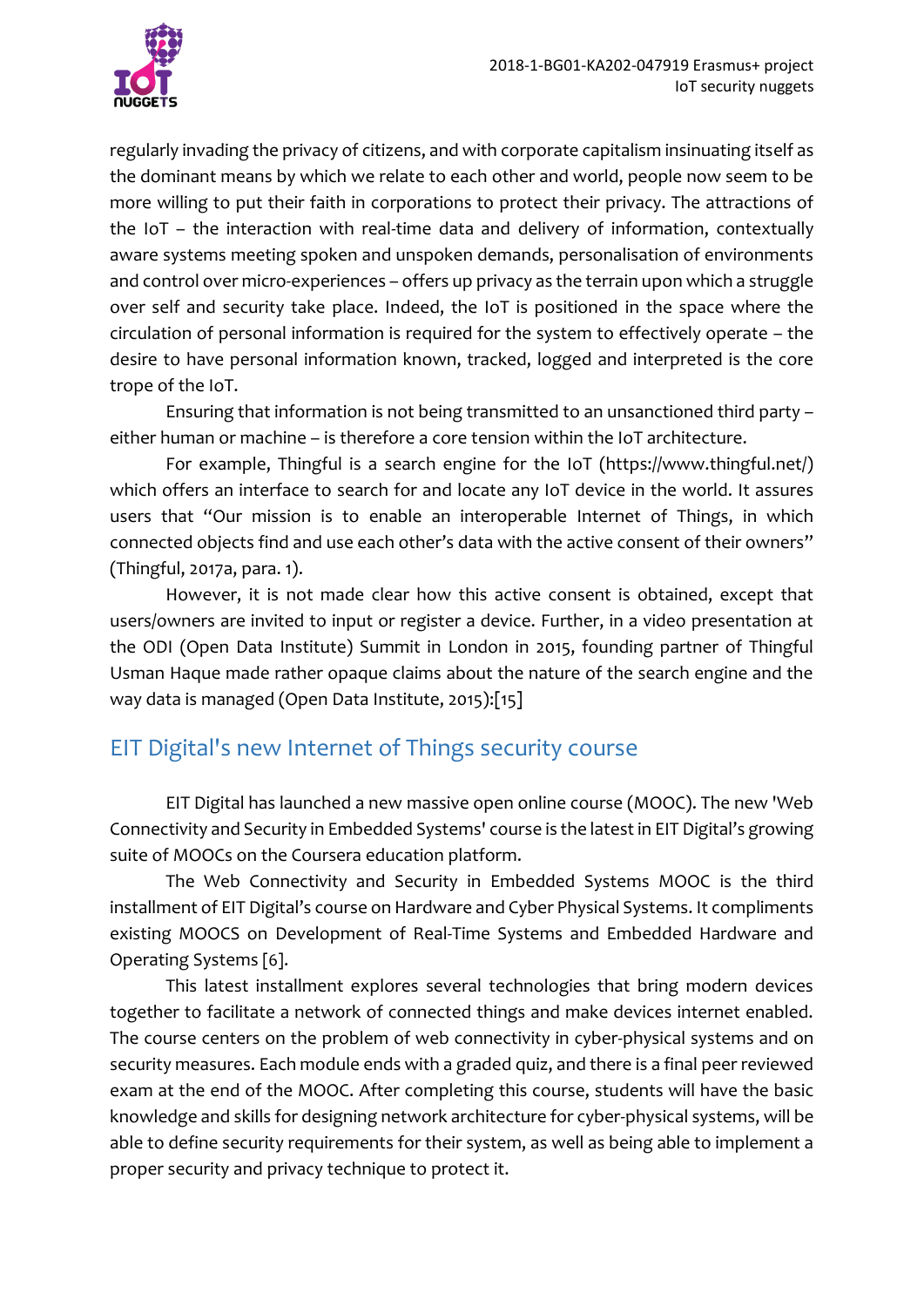

EIT Digital MOOC programmes are part of the online learning programme of the [EIT Digital](http://www.eitdigital.eu/eit-digital-academy/overview/)  [Academy.](http://www.eitdigital.eu/eit-digital-academy/overview/) The new course is, like all other MOOCS, aimed at bachelors and masters students as part of their on-campus courses, but is also accessible for anyone who likes practical programming and making IoT applications.

'*Our MOOCS are interesting for lifelong learning*,' says Martijn Klabbers, Online Education Activity Lead at EIT Digital and Project Developer and Manager at [Eindhoven](https://www.tue.nl/)  [University of Technology.](https://www.tue.nl/) '*We see a lot of professionals in our MOOCS. For professionals these MOOCS are ideal as a refresher course and for getting an update on the latest developments. MOOCS can also be used to prepare professionals for the online courses in our Professional School which are more practice-oriented*.'

The new MOOC takes six weeks to complete including about five to seven hours of studying per week. The complete Hardware and Cyber Physical Systems course is equivalent to five European Credit Transfer and Accumulation System points (ECTS) - the standard for comparing the study attainment and performance of students of higher education across the European Union and other collaborating European countries.

Learners can take the course for free or pay 50 Euros to receive a certificate. EIT Digital uses Coursera as the technical delivery platform for its MOOC offering. EIT Digital now has nine MOOCs on this platform and is set to launch more in the following months. Content for EIT Digital MOOCs is provided by EIT Digital's academic partners [11].

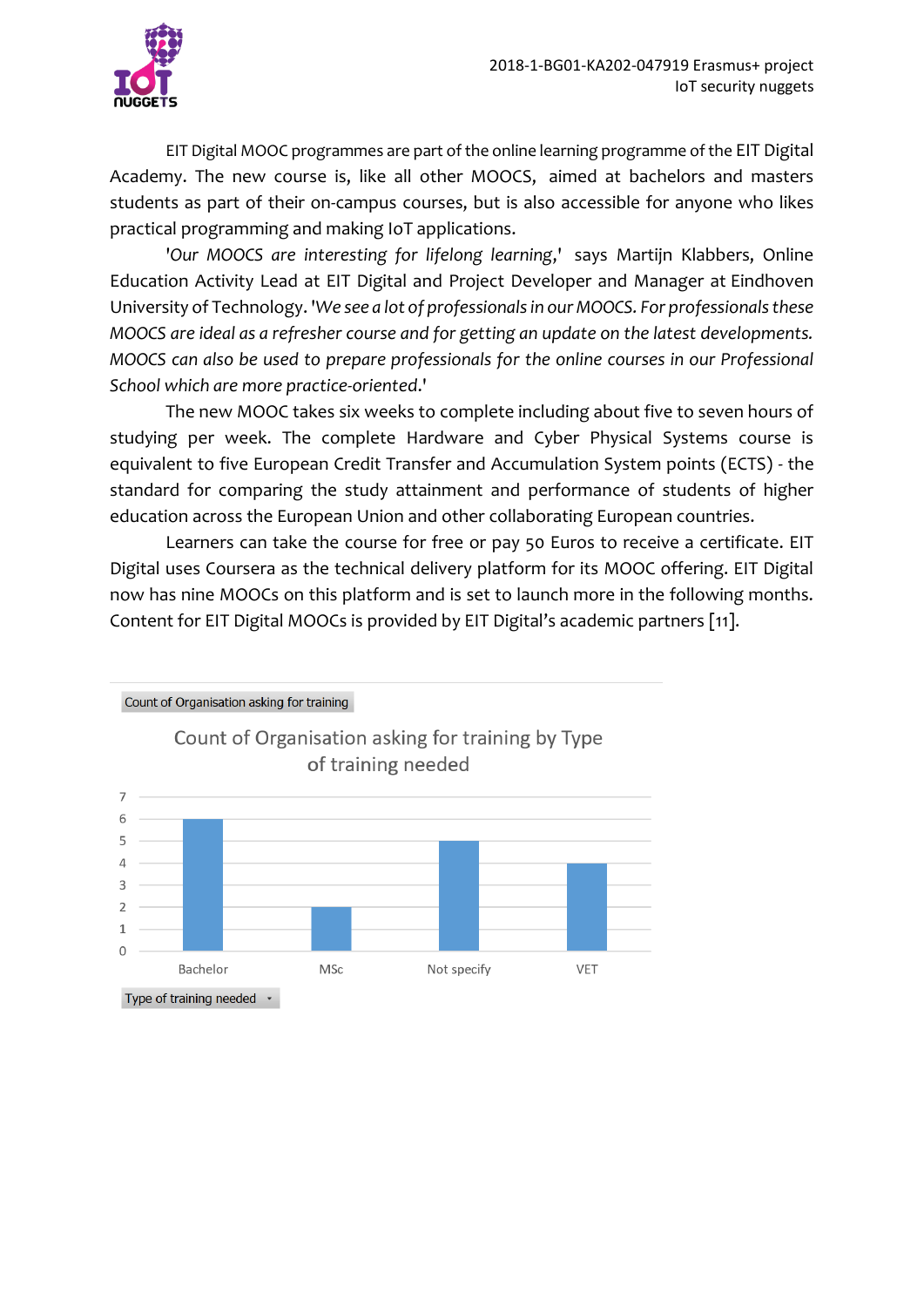

Count of Duration (in months)



Count of Duration (in months) by Type of training

Count of Duration (in months)



#### Count of Duration (in months) by Type of training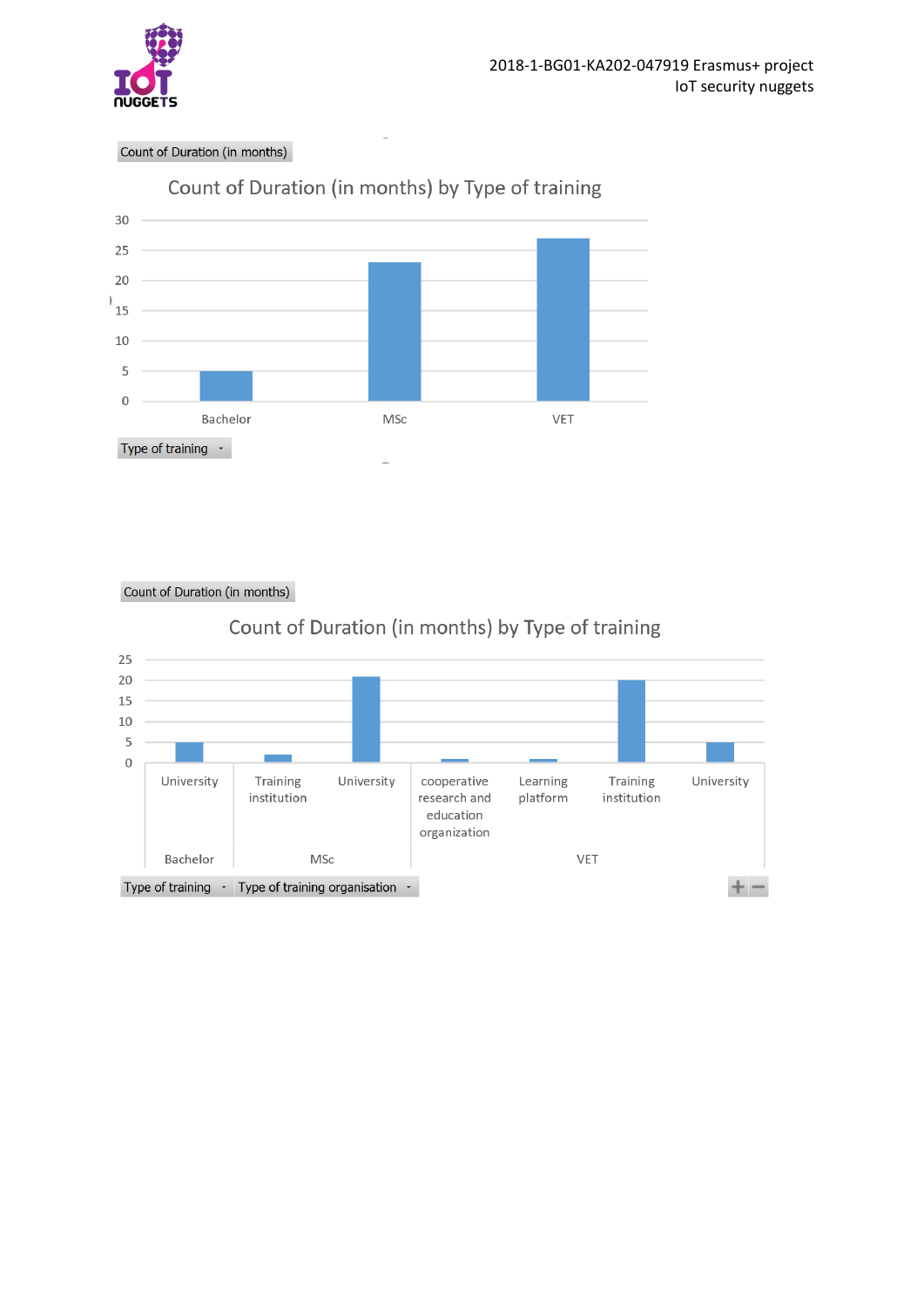

40

30

Count of Certification Count of Certification Nothing  $N/A$  $\overline{)}$ Job opportunity Certification -Diploma Bachelor / MSc Certification CED (Cyber Expertise Degree) certificate 30  $\overline{0}$ 5 10 15 20 25 Count of Type of training organisation Count of Type of training organisation University Training institution  $\overline{\mathbb{C}}$ Type of training organisation -Learning platform cooperative research and education organization

#### <span id="page-14-0"></span>Security issues concerning state of the art technologies

To address the critical security, safety and privacy risks of these devices while retaining open connectivity options, scalability (due to high number of devices), interoperability and application independence (different devices and purposes), we require new solutions. Nowadays, securing data, objects, networks, infrastructure, systems and people under IoT is increasingly relying on Cognitive Systems, Machine Learning, Artificial Intelligence and [Distributed Ledger technologies](https://www.swift.com/your-needs/distributed-ledger-technology-dlt) (DLT) and new decentralised approaches [16].

 $\overline{0}$ 

10

20

How blockchain might help to secure IoT devices in the future. Best known as the backbone of cryptocurrency Bitcoin, blockchain is a shared ledger where data is automatically stored across multiple locations. The indisputable digital paper trail makes it ideal for financial applications, but it could also be applied to IoT.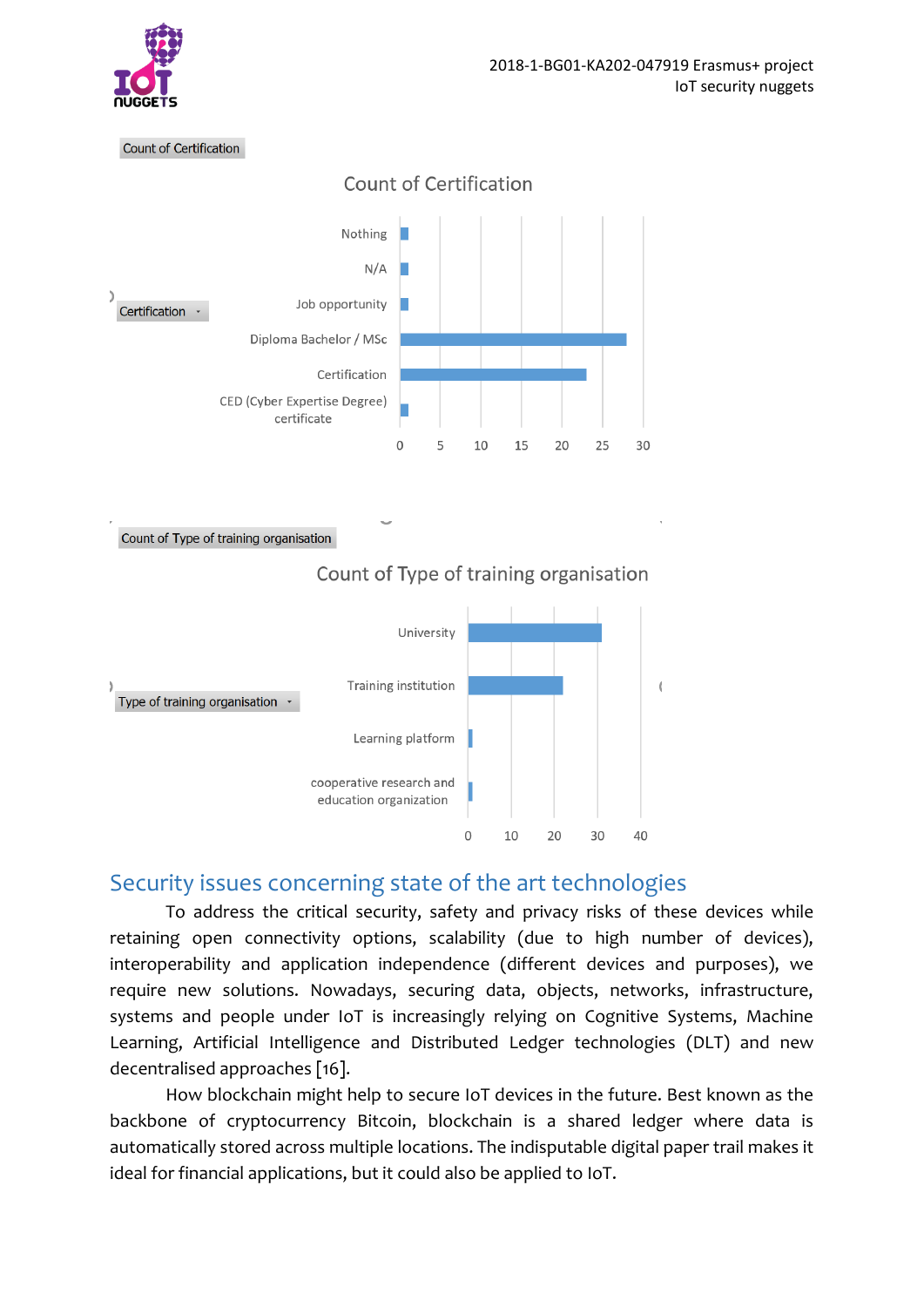IoT devices increase the amount of entry points into a home or business network, which in turn could give hackers access to devices such as computers that contain sensitive data. Using blockchain technology could reduce the risk of IoT devices being put at risk by a security breach at a single point. By getting rid of a central authority in IoT networks, blockchain would enable device networks to validate and protect themselves. For example, devices in a common group could potentially stop or alert the user if asked to carry out tasks that appear unusual, such as being commandeered by hackers to carry out Distributed Denial of Service (DDoS) attacks [3].

Atzori et al. (2010) also demonstrate that security and privacy issues are irrevocably intertwined. Not only is the ability to secure the IoT – despite authentication and passwords, encryption and data management – extremely difficult, it is actually counterintuitive to the intentions and expectations of the system that promotes the free movement and accessibility of data in realtime. Indeed, free and accelerated sharing, communication, transmission and interaction are core tropes of the IoT. However, these needs of mobility and timeliness, along with the advocacy of context aware technology that is embedded in the IoT construct, means that privacy – the ability to control who knows what about us when – is extremely compromised. Indeed, these low-tech, highly mobile constructs of the IoT can lead to extraordinarily invasive conditions of surveillance where "unseen by users, embedded RFID The Internet of Things: Education and Technology

tags in our personal devices, clothes, and groceries can unknowingly be triggered to reply with their ID and other information" (Atzori et al., 2010, p. 2793). These circumstances create situations where individuals are being monitored and transmitted in time and space information such as where they are, where they have been, how much time they spent in a location are just a few examples. Our prior research shows that people with disability are particularly resistant to intensive monitoring of this kind (see Ellis, Kent, Locke, Hollier, & Denney, 2017). All of this overvigilance can lead to consumer outrage and protest. Such was he case in 2003 when Italian clothing company Benetton revealed they intended to tag an entire line of their clothes at more than 5000 stores globally, involving 15 million chips (Violino, 2003).

While Benetton eventually reneged on the idea after the 'I'd rather go naked' campaign launched by CASPIAN (Consumers Against Supermarket Privacy Invasion and Numbering) drew public spotlight to the plan, the company still received widespread criticism. However, other companies have not been deterred and, with less fanfare, have slipped RFID tags into their inventory. Gillette had already purchased 500 million tags in 2003. In 2004 Wal-Mart and Abercrombie and Fitch utilised RFID in their logistics, the latter following Benetton's idea but instead placing the tags in all their items instead of just one collection.

Yet this does not mean that no attempts have been made to counter these issues. As early as 2001 a US patent application was lodged for a device which addressed the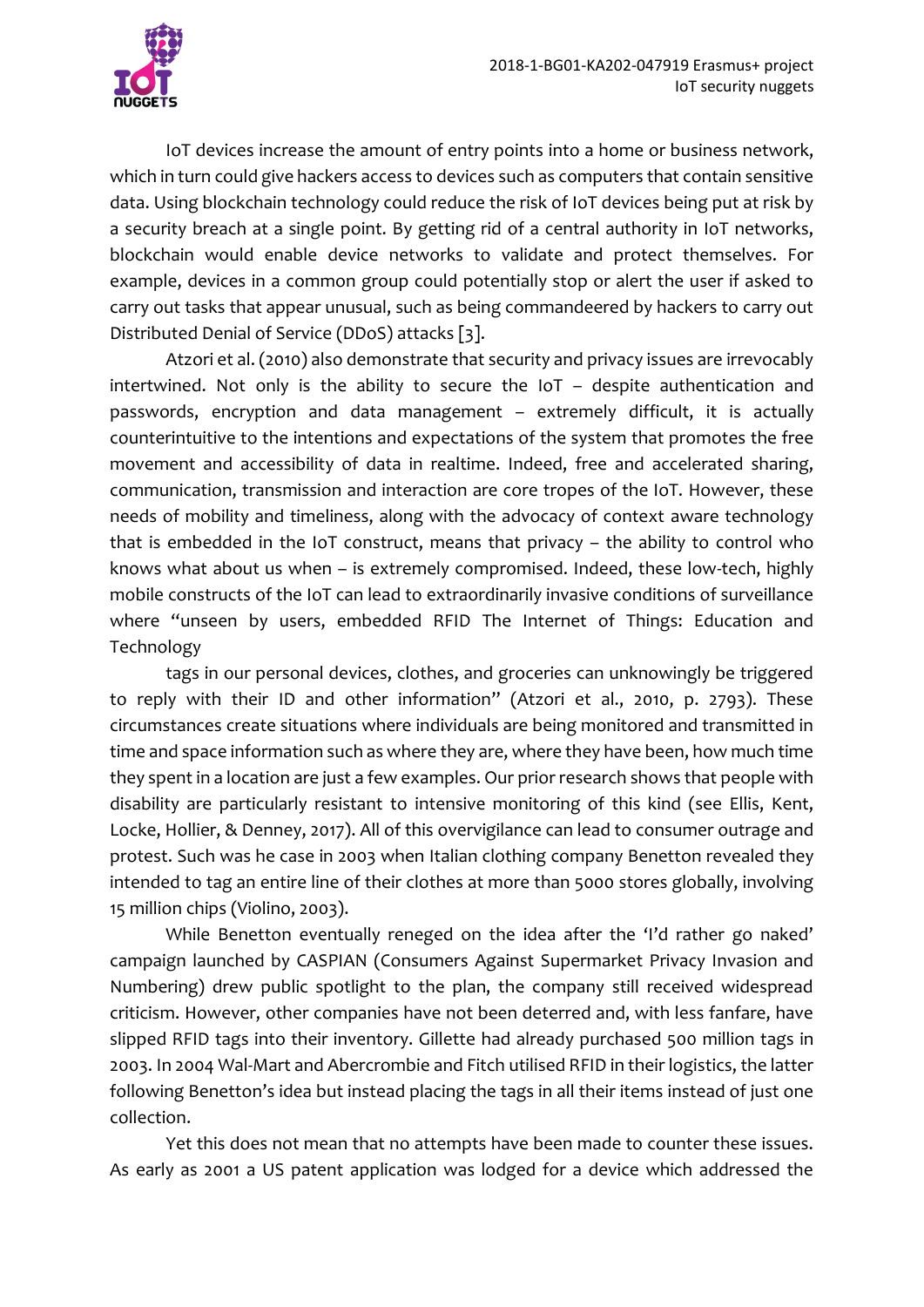

privacy and security issues involved in RFID tracking. It claimed that "the widespread use of RFID tags on merchandise such as clothing would make it possible for the locations of people, animals, and objects to be tracked on a global scale – a privacy invasion of Orwellian proportions" (Hind, Matthewson, & Peters, 2002, para. 0011). Tellingly, however, commercial interests always seem to win  $-$  just 3 months later the same team lodged another patent to identify and track persons using RFID -tagged items in store environments. Indeed, over the years, it appears as though the widespread – and socially and commercially accepted – potential of RFID has masked or silenced much of the anxiety about its possible privacy problems.

This lack of concern is in part due to the perceived benefit of – and trust in – the middleware used in the IoT. This software is tasked with solving security problems and therefore "must include functions related to the management of the trust, privacy and security of all the exchanged data" (Atzori et al., 2010 p. 2793). Yet exactly how middleware will achieve this has been the subject of much speculation. The general consensus appears to be that middleware must solve a problem specific to the IoT as "traditional security countermeasures and privacy enforcement cannot be directly applied to IoT technologies due to their limited computing power" (Sicari, Rizzardi, Grieco, & Coen-Porisini, 2015 p. 146). Importantly, middleware must also be able to provide security at all three major layers of the IoT network – the perception layer (RFID tags), the network layer (wireless networks) and application layer (devices).

However, the context-aware nature of the IoT means that devices are constantly gathering and distributing personal information – ranging from a person's location, to their purchase preferences, to the ambient temperature of their living environment or even the serial number of their pacemaker. Thus, any security system must address the issues of "authentication, confidentiality, and access control" to offer a secure and robust privacy paradigm (Sicari et al., 2015, p. 148). The heterogeneous nature of the IoT network also means that different devices with different protocols must be able to talk to each other with a common security protocol that is able to maintain "anonymity, trustworthiness and attack resistance" (Sicari et al., 2015, p. 148). These difficulties mean that "Most existing middlewares' authentication-based partial security solutions are insufficient for a number of IoT applications" (Razzaque, Milojevic -Jeric, Palade, & Clarke, 2006, p. 90), thereby demonstrating how difficult it is to provide viable and functional security protocols to ensure complete privacy protection throughout the IoT.

# <span id="page-16-0"></span>Conclusions and Recommendations

Students with disabilities are under represented in higher education in Australia and have a lower completion rate for their studies than their fellow students. The IoT therefore offers great potential for both the greater inclusion of students with disabilities in higher education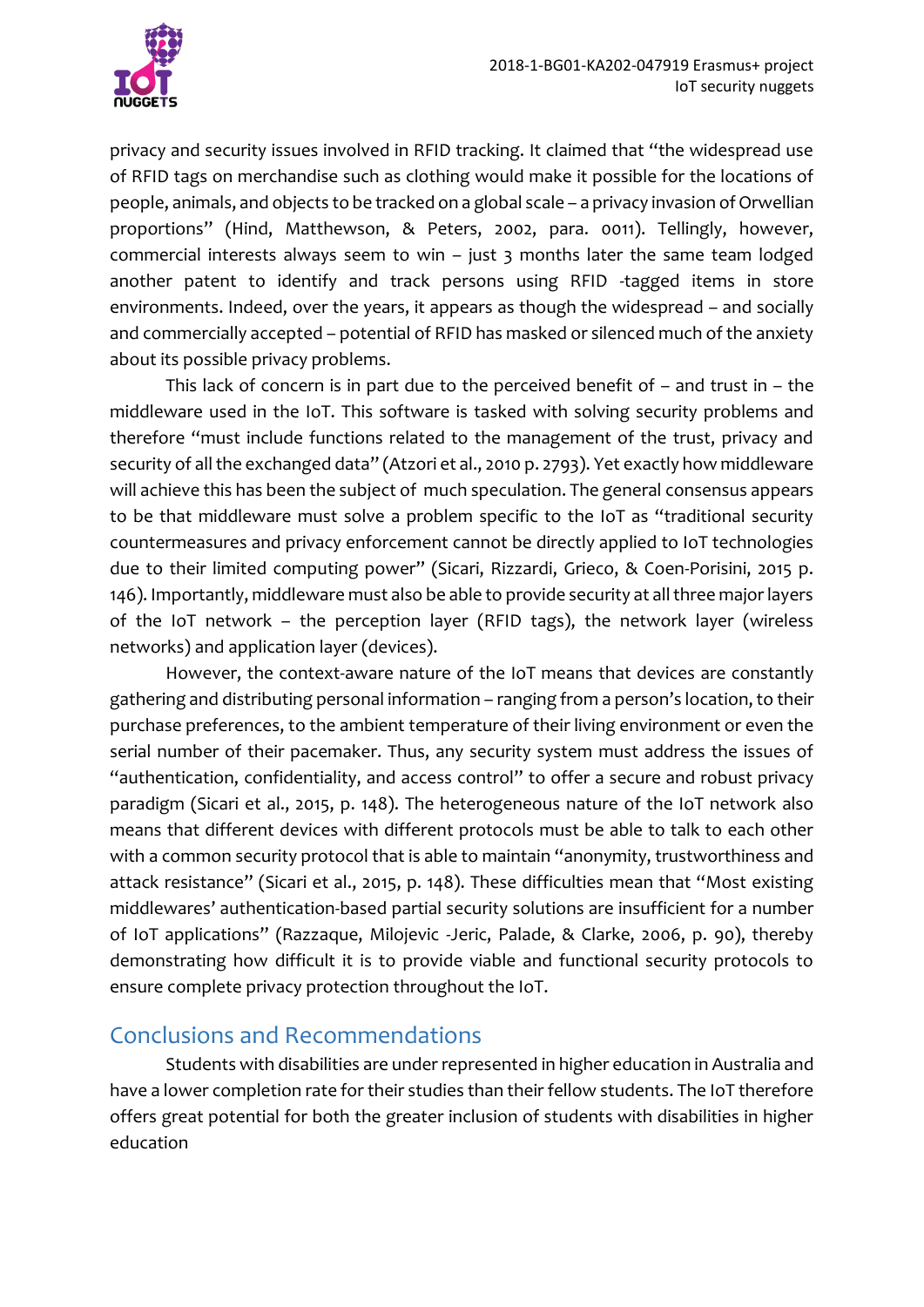

and a better and more customised learning experience for all students. However, this research has shown that the technology, while evolving, is not yet at a point where it could be effectively deployed in learning and teaching at the university level.

Nevertheless, it does show great potential. The ability to analyse information from a range of different sources and present it, to alter physical and digit al nvironments to best meet learners' and teachers' needs, and to present customised information and communications options to best suit the needs of a user through a device that they are familiar with presents the opportunity to champion a social model approach to disability where each environment is customised to meet the needs of an individual, rather than that individual being forced to adapt to an inaccessible environment.

For this potential to be realised, consideration of the wider significance of the relationships between technology and society, education and disability, access and literacy, is needed.

Concerns about privacy and security and interoperability associated with the technology will need to be overcome, and careful consideration of how the technology can best be adapted to a learning and teaching environment will be needed. However, interviews from this study

with students with disability indicate a willingness to overcome these limitations and embrace the potential of these new technologi

es as they develop over time.

This report recommends, in relation to the deployment of the IoT in an educational setting, that:

•Curtin University should not immediately deploy IoT technologies, but that careful consideration and planning be undertaken for how this might best be done in the future and what implication this might have.

•Priority should to be given to incorporating IoT within specific edagogical issues regarding learning and teaching, with particular consideration being given to the integration of students with disabilities. This is in addition to Curtin's current focus on integrating IoT technologies primarily in association with facilities management.

•Any IoT equipment associated with learning should have the ability to provide its output to students via a learning management system or app. This would ensure that students with disabilities can process the data with their preferred assistive technology.

•Any future implementation of IoT solutions should focus around the use of personal smartphones as the primary IoT interface device for students with disabilities.

•All IoT-related implementations must also consider privacy, security and interoperability.

•Any IoT solution must be accompanied by training to ensure that all staff and students are able to use it effectively.

•The applicability of using a digital assistant as a real time captioning device warrants further research.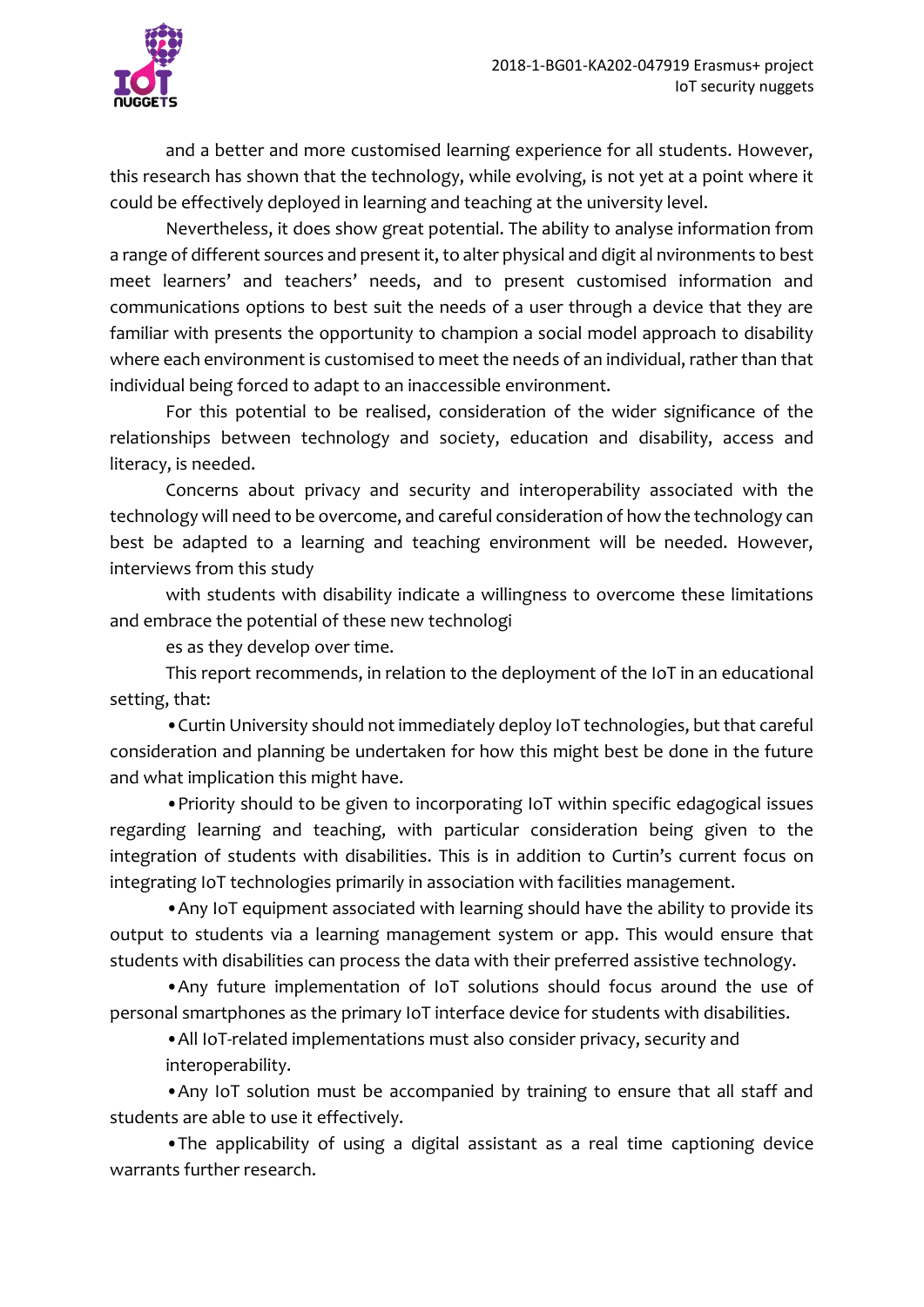

•A trial of the use of existing technologies and further consultation with industry and students should be undertaken over 2018.

#### [https://docs.google.com/spreadsheets/d/1LoQJiGLO39sPiuSh-wQm-](https://docs.google.com/spreadsheets/d/1LoQJiGLO39sPiuSh-wQm-0GEVlYXn8AzmfUY0l_Lv1A/edit#gid=2070465107)[0GEVlYXn8AzmfUY0l\\_Lv1A/edit#gid=2070465107](https://docs.google.com/spreadsheets/d/1LoQJiGLO39sPiuSh-wQm-0GEVlYXn8AzmfUY0l_Lv1A/edit#gid=2070465107)

[https://docs.google.com/spreadsheets/d/1cG9YzMX9clNADY4IdmxSRXLt5ZXpL28sUUFlzr](https://docs.google.com/spreadsheets/d/1cG9YzMX9clNADY4IdmxSRXLt5ZXpL28sUUFlzr8iCpA/edit#gid=668078068) [8iCpA/edit#gid=668078068](https://docs.google.com/spreadsheets/d/1cG9YzMX9clNADY4IdmxSRXLt5ZXpL28sUUFlzr8iCpA/edit#gid=668078068)

[https://docs.google.com/spreadsheets/d/19MwJdRLlxTa80yu5Uj1h9VxKqgJor\\_b9ShJGmz](https://docs.google.com/spreadsheets/d/19MwJdRLlxTa80yu5Uj1h9VxKqgJor_b9ShJGmzfHCSo/edit#gid=704184015) [fHCSo/edit#gid=704184015](https://docs.google.com/spreadsheets/d/19MwJdRLlxTa80yu5Uj1h9VxKqgJor_b9ShJGmzfHCSo/edit#gid=704184015)

<https://articles.forensicfocus.com/2017/05/17/internet-of-things-mobility-forensics/>

<https://www.uio.no/studier/emner/matnat/its/UNIK4750/index-eng.html#course-content>

<https://eit.europa.eu/newsroom/eit-digitals-internet-of-things-security-course>

[1] Perry Alexander. Why IoT Security Requires an Interdisciplinary Approach, 1 2019. [Online; accessed 30. Jan. 2019].

[2] Chuck Benson. The Internet of Things, IoT Systems, and Higher Education, 1 2019. [Online; accessed 31. Jan. 2019].

[3] Srinivasan C. R. Is the Internet of Things Impossible to Secure? *https://www.securitymagazine.com/articles/89098-is-the-internet-of-things-impossible-to-secure*, 6 2018.

[4] Kejun Chen, Shuai Zhang, Zhikun Li, Yi Zhang, Qingxu Deng, Sandip Ray, and Yier Jin. Internet-of-things security and vulnerabilities: Taxonomy, challenges, and practice. *Journal of Hardware and Systems Security*, 2(2):97–110, may 2018.

[5] Mauro Conti, Ali Dehghantanha, Katrin Franke, and Steve Watson. Internet of things security and forensics: Challenges and opportunities. *https://arxiv.org/pdf/1811.09239.pdf*.

[6] Coursera. Web Connectivity and Security in Embedded Systems Coursera, 1 2019. [Online; accessed 31. Jan. 2019].

[7] Media Department for Digital, Culture and Sport. *Mapping of IoT Security Recommendations, Guidance and Standards to the UK's Code of Practice for Consumer IoT Security*. 2018.

[8] ENISA. *Baseline Security Recommendations for IoT in the context of Critical Information Infrastructures*. 2017.

[9] UK Department for digital cultureq media and sport. *Code of Practice for Consumer IoT Security*. 2018.